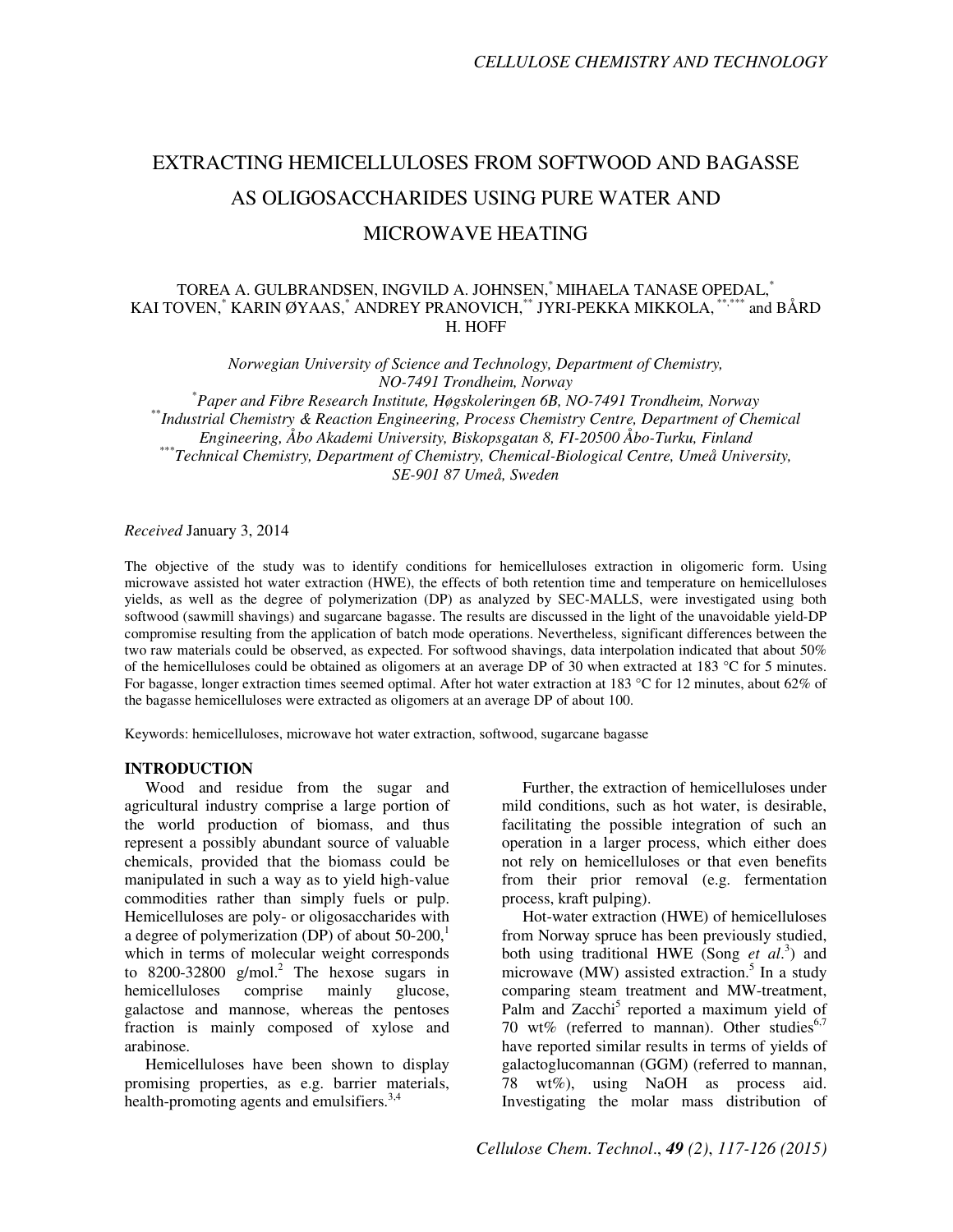spruce hemicelluloses fractions after size exclusion chromatography (SEC), Jacobs *et al*. 8 found that the low molecular mass fraction contained mainly small arabinoglucuronoxylan oligosaccharides (DP 4-20), while the fraction eluted last was dominated by *O*-acetyl galactoglucomannan (peak-average DP of 14). Further, as the DP decreased, so did the amount of acetyl side groups  $(DS)$ .<sup>8</sup> Hemicelluloses extraction from sugarcane bagasse has been studied utilizing sequentially toluene, water and NaOH – with and without hydrogen peroxide. $9$ This process gave total yields after all steps of about 90 wt% on hemicelluloses, and weight average molar mass ranging from 7400 g/mol in the water-extracted fraction to 45400 g/mol in the alkali-extracted fraction. Brienzo *et al*. 10 examined the effects of temperature and  $MgSO<sub>4</sub>$ addition on alkaline (pH 11.6) peroxide

extraction, reaching a peak yield of 94.5 wt% on hemicelluloses after 4 h extraction time.

In this work, hot water extraction of long chain hemicelluloses by microwave heating was investigated, focusing on the effect of raw materials and process conditions on hemicelluloses yield and degree of polymerization.

# **EXPERIMENTAL**

# **Raw materials**

Two different raw materials were applied in this study: sawmill shavings ("SawSh" mix containing 90 wt% Norway spruce and 10 wt% Scots pine) and sugarcane bagasse (Brazil). The determined composition, in weight percent, is given in Table 1. The raw materials were milled and screened to 0.9-3 mm prior to treatment.

Table 1 Composition of raw materials

|         | Cellulose, Lignin, |        | Gluco-mannan, Xylan, Other carbo- |      |                  | Extractives, | Ash.           | Sum  |
|---------|--------------------|--------|-----------------------------------|------|------------------|--------------|----------------|------|
|         | $wt\%$             | $wt\%$ | $wt\%$                            | wt%  | hydrates, $wt\%$ | $wt\%$       | $wt\%$         |      |
| SawSh   | 40.7               | 31.6   |                                   |      |                  |              | 0.6            | 99.8 |
| Bagasse | 40.4               |        | 0.9                               | 20.8 |                  |              | $10.1^{\rm a}$ | 99.6 |

<sup>a</sup> The high ash content in the bagasse is not unexpected, being a waste product from the sugar industry (with dirt and sand). Ash contents ranging from 2.3wt%<sup>9</sup> to 20.9wt%<sup>11</sup> have been reported by others

## **Heating**

A laboratory microwave oven (Anton Paar Multiwave 3000) equipped with a rotating carousel and an internal temperature probe was used. The unit was also equipped with software that allowed for automatic control of time-temperature profiles. The experiments were undertaken using a 4x4 factorial setup (Temp = 175-180-185-190 °C, time = 2-6-10-20 min). Distilled water was added to the raw material to give a solid-toliquid ratio of 1:10. To ensure uniform liquid distribution and soaking of the sample, the mixture was allowed to settle overnight prior to extraction. Trials were performed using a heating ramp of 1.5 minutes. After the given extraction time, the vessels were cooled in an ice bath (5 min). The pH of the pressate was measured (RL060P Portable pH Meter, Russell), and the pressate was further filtered on a GF/A-filter (Whatman, 1.6 µm) and stored at -18 °C until further analysis.

## **Analyses**

## *Sugar analyses*

The carbohydrate analyses were performed according to the standard procedures of NREL.<sup>12</sup> Total carbohydrate contents were determined in the GF/Afiltered extracts. Samples were hydrolyzed using sulfuric acid (4 wt%  $H_2SO_4$  at 124 °C for 1 hour). Hydrolyzates were neutralized with  $CaCO<sub>3</sub>$  (0.5 g). The resulting supernatant was filtered  $(0.2 \mu m)$  and the filtrates were analyzed by High Performance Anion Exchange Chromatography (HPAEC, ICS-5000, Dionex, CarboPac PA1 4x250 mm column, 30 °C). The eluent used was 1.5 mM NaOH under isocratic conditions. Carbohydrates were detected on a Pulsed Amperometric Detector (PAD). All carbohydrate contents are reported as anhydrosugar species. Monomeric carbohydrate analysis was performed in the same manner, but without hydrolysis with sulfuric acid and subsequent neutralization with CaCO<sub>3</sub>.

### *Molar mass analysis*

Samples were further analyzed by size-exclusion chromatography multi-angle laser light scattering (SEC-MALLS). Prior to analysis, the samples were diluted to approximately 2 mg/mL sugar concentration and filtered through a membrane filter  $(0.45 \mu m)$ . The molar masses of extracted carbohydrates were determined by means of a High Performance-SEC instrument (Agilent 1100 Series, Agilent Tech.) with a Synergi Hydro-RP 80R HPLC column (250 mm x 4.6 mm, 4 µm, Phenomenex®) coupled with a MALLS detector (miniDAWN, Wyatt Technology) and a refractive index detector (RID-10A, Shimadzu). The eluent used was  $NaNO<sub>3</sub>$  (0.1M). Injected sample volume was 200 µL. Total run time was 55 min/sample at a speed of 0.5 mL/min, and the column operating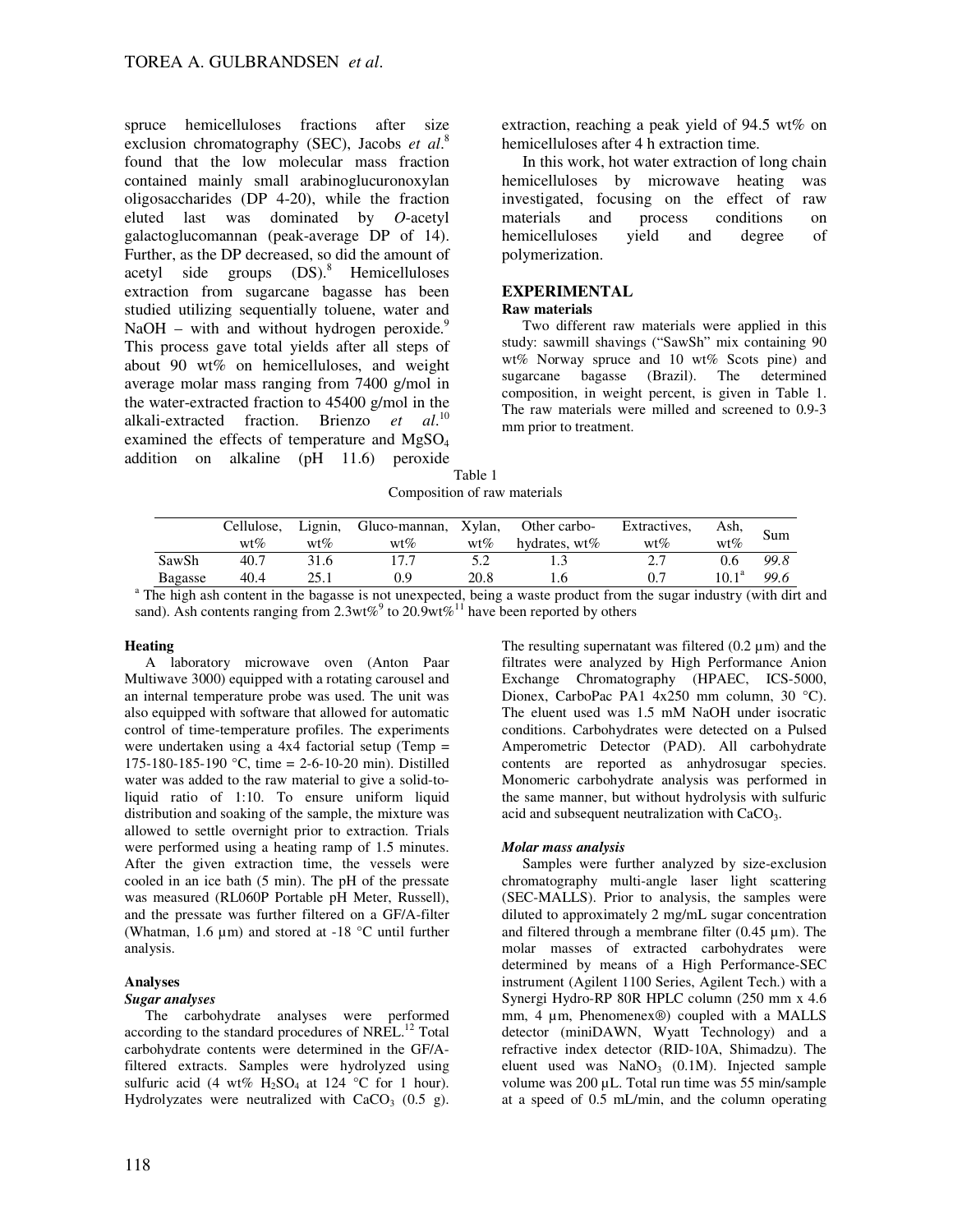pressure applied was 24 bar. A refractive index increment value (dn/dc) of 0.15 mL/g was used in the molar mass calculations.<sup>13</sup> All the data were generated using ASTRA software (Wyatt Technology).

#### *Optimization analysis*

The data were analyzed by Minitab statistical software (Minitab Inc.). The optimization was based on desirability functions, which were elaborated for each response parameter and had a value between 0 (the lowest allowable value) and 1 (the highest needed value). The desirability functions for each response, which can be weighted according to the importance of the parameters, were combined in a *response optimizer* for each process variable. Then the response optimizer function was maximized for each process variable. For the analyses performed here, the upper boundary for the desirability function was set higher than the highest values for DP and at 100% for HC-yield, whereas the lower boundary was set to zero. Both responses were weighted equally in the analyses.

## **RESULTS AND DISCUSSION**

In order to optimise the extraction of oligomeric hemicelluloses from biomass, we studied the effect of the raw material source and processing conditions on the yield and DP of hemicelluloses using only water as an auxiliary process aid. Initial experiments performed with sawmill shavings undermined the most suitable process conditions, and also demonstrated comparable extraction yields for MW and conventional heated extractions (data not shown here). Although no clear differences were observed in terms of different heating sources (i.e. microwave frequency irradiative vs. conventional conductive/convective heating mode), the MW heating provided a convenient way of performing test trials in a safe way. In short, using both

sawmill shavings and sugarcane bagasse, the influence of extraction time and temperature on the yield of hemicelluloses and DP were studied by means of a 4x4 factorial design, in the temperature region ranging from175-190 °C and at time frames of 2 to 20 min.

# **Microwave hot water extraction of sugarcane bagasse**

Following extractions at different temperatures and retention times, the soluble fractions were quantified by HPAEC for monosaccharide contents (arabinose, galactose, glucose, mannose and xylose), as well as with regard to the total sugar content after hydrolysis of the whole sample. The total hemicelluloses extraction yields (total sugars) from sugarcane bagasse at the different temperatures and time scales are shown in Figure 1 (left), whereas the monomer content is shown in Figure 1 (right). It can be seen that yields increased with increasing extraction time and temperature, except at 190 °C, where the yield dropped upon extending the reaction time to 20 minutes. The hemicelluloses yield peaked at approx. 70 wt% of available hemicelluloses (185 °C, 20 min). The amounts of sugar monomers demonstrated a natural increase with temperature and extraction time (Figure 1, right), which go hand-in-hand with an observed pH change from 4.6 (low temperatures/short time) to 3.6 (high temperatures/long time) (Figure 11). The high monomeric content of hemicellulose sugars under the more acidic conditions explains why hemicelluloses yields level off at approx. 70 wt%: evidently, the arabinoxylan is hydrolysed to arabinose and xylan followed by further decomposition to furfural.



Figure 1: Total hemicelluloses yields (left) and total monomeric sugars released during hot water microwave assisted extraction of bagasse (right)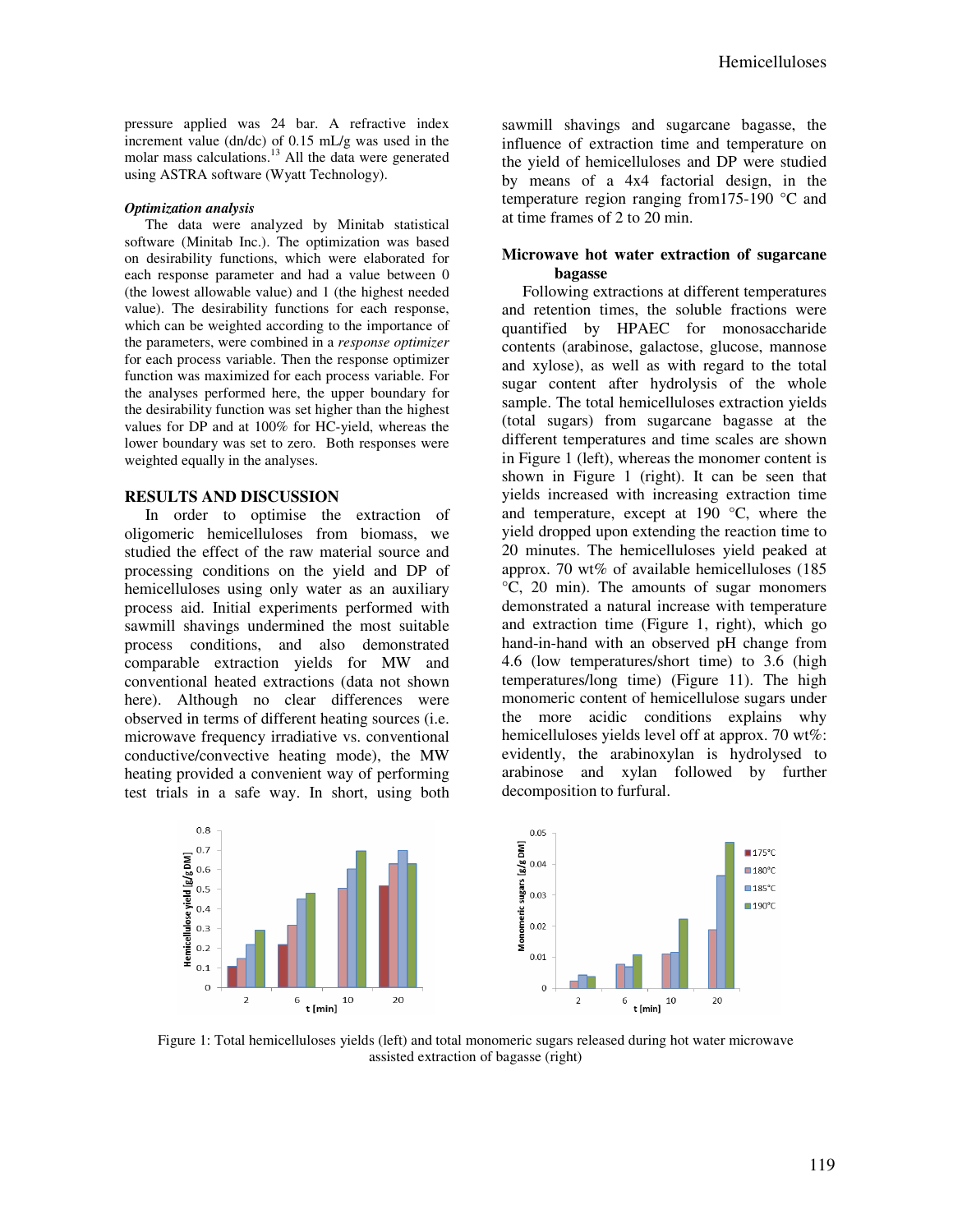

Figure 2: Extraction yields by total monomers for extraction of bagasse as function of time at different temperatures. Note: Scale for xylose is 10 times that of other monomers





Valuable information about the process can also be obtained by inspection of how the levels of the individual carbohydrate species vary with the extraction conditions. Figure 2 displays the monomer distribution of the hemicelluloses extract (after hydrolysis), while Figure 3 shows the actual monomer content at the end of the extraction cycle for arabinose and xylan. Arabinoxylan is the main hemicellulose in bagasse with xylose being the main monosaccharide observed in the extracted material, amounting to more than 10 times the level of any of the other monomers. Xylose was extracted continuously, and a reduction in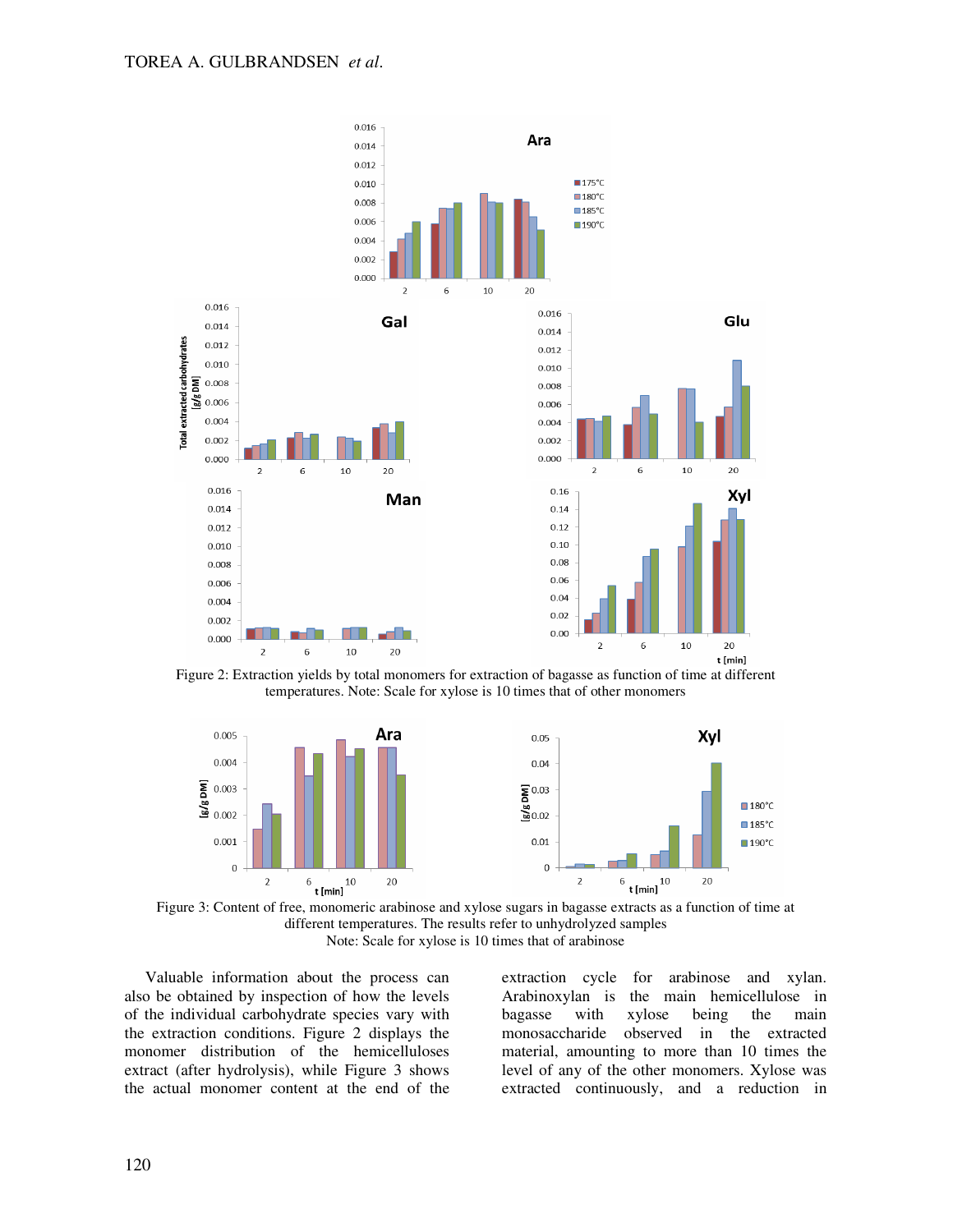concentration was only observed at 190 °C (treatment time of 20 min) indicating that degradation of xylan occurs at a higher rate than the release of arabinoxylan from biomass under these experimental conditions. Arabinose was extracted early and experienced degradation at all temperatures, as also reported by others. $^{14}$ 

As shown in Figure 3, the extract content of monomeric arabinose peaks earlier than the content of monomeric xylose. Further, comparing the monomeric arabinose yield of the unhydrolysed extracts with the total content of arabinose in the extracts (Figure 2), we can conclude that more than half of the total extracted arabinose is extracted in the monomeric form. This could be explained by the arabinose side chains being more prone to and available for degradation than the xylose backbone where the cleavage of the intra-molecular bonds will not necessarily involve release of monomeric xylose.



Figure 4: Hot water extraction of bagasse – Contour plot of degree of polymerization (DP) as a function of temperature and time

## *Yield vs. DP of hemicelluloses derived from bagasse*

The yields obtained in this work were slightly lower than for a few studies performed previously.<sup>9,10</sup> However, the method applied herein does not involve multiple extractions or added auxiliary chemicals, and might therefore have a beneficial environmental and cost profile. Moreover, the species obtained are likely to prevail in more native form when not exposed to

The molar mass of the extracted samples was further analysed by means of SEC-MALLS, and the observed effect of processing conditions on DP is visualized in the contour plot seen in Figure 4. The plot illustrates how high temperature and time (upper and right part of the plot) lead to a relatively low DP. Thus, although yields for bagasse extraction were highest when extracting at 185 °C for 20 minutes, the degree of polymerization was very low at these conditions. Furthermore, it is evident that the desired conditions yielding the highest degree of polymerization are in the range of 180-185 °C and 2-6 minutes treatment time, respectively.

Sun *et al.*<sup>9</sup> reported peak average molar mass values of 7400 g/mol from water extraction and 45400 g/mol from alkali extraction. The peak DP values in Figure 4 at 180 °C, 2 min, and 185 °C, 6 min, correspond to  $M_{w}$  values of 29700 g/mol and 38000 g/mol, respectively.



Figure 5: Trade-off analysis for hemicellulose yield and degree of polymerization for hot water extraction of bagasse. *High* and *Low* indicate boundary values for the variables, *Cur* indicates optimal variable settings; blue values represent predicted response values under optimal conditions

any chemicals potentially leading to derivatized species. As evident from Figures 1 and 4, respectively, high yields can only be obtained at the expense of the chain length of the oligomer obtained after treatment. The ideal DP will vary from application to application, but often a high DP is targeted. Trade-off analysis focusing on maximizing both yield and DP by equal weighting gave the optimization plots presented in Figure 5. These show the optimal temperature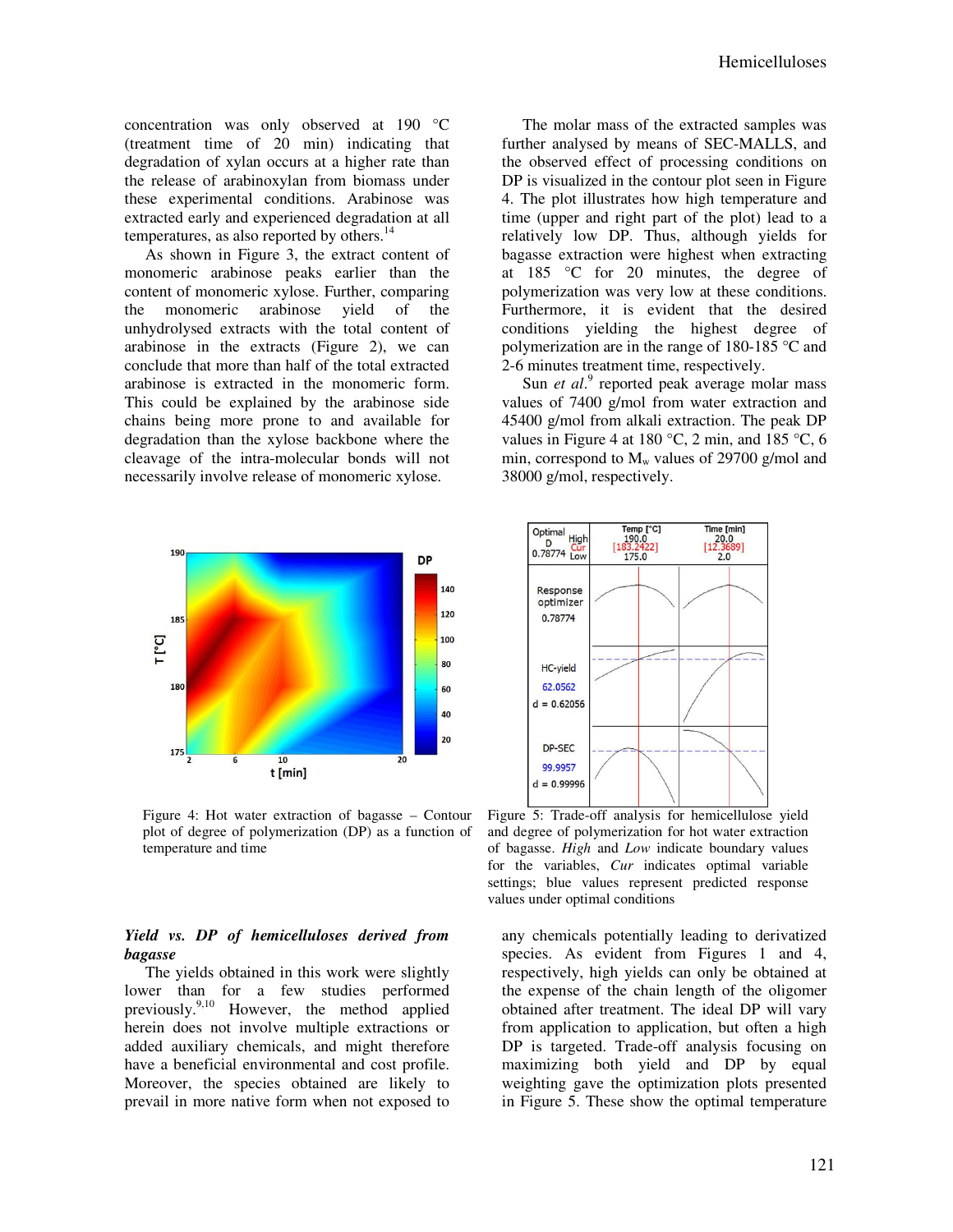and time to be around  $183 \degree C$  and  $12 \text{ min}$ , respectively, giving an estimated hemicelluloses yield of 62 wt% and a DP of 100.

# **Microwave hot water extraction of sawmill shavings**

As in the case of bagasse, hemicelluloses extraction of sawmill shavings was studied at extraction times ranging from 2 to 20 minutes and temperatures from 175 to 190 °C, respectively.

The yield of extracted hemicelluloses from the sawmill shavings (Figure 6, left) ranged from 17 wt% (175 °C, 2 min) to 77 wt% (190 °C, 10 min). The yield increased with temperature, most prominently from 175  $\degree$ C to 180  $\degree$ C, as well as with time up to 10 minutes. Beyond 10 minutes, the yield increased slightly at lower temperatures  $(175-180 \degree C)$ , while decreased slightly at higher temperatures (185-190 °C). Evidently, except for the apparent stagnation of the yield beyond 10 minutes extraction time, these trends mimic those found for bagasse extraction. Although, the extraction yields of hemicelluloses were found to depend on temperature, interestingly, the relative increase in carbohydrate yield with extraction time was found to be constant at the different temperatures. This suggests that the higher yields experienced (77 wt% on total hemicelluloses content, or  $82 \text{ wt\%}$  on mannan content) at high extraction temperatures were due to favourable reaction conditions prevailing at the very beginning of the extraction cycle.





Figure 6: Total hemicelluloses yields (left) and total monomeric sugars released (right) during hot water microwave assisted extraction of sawmill shavings

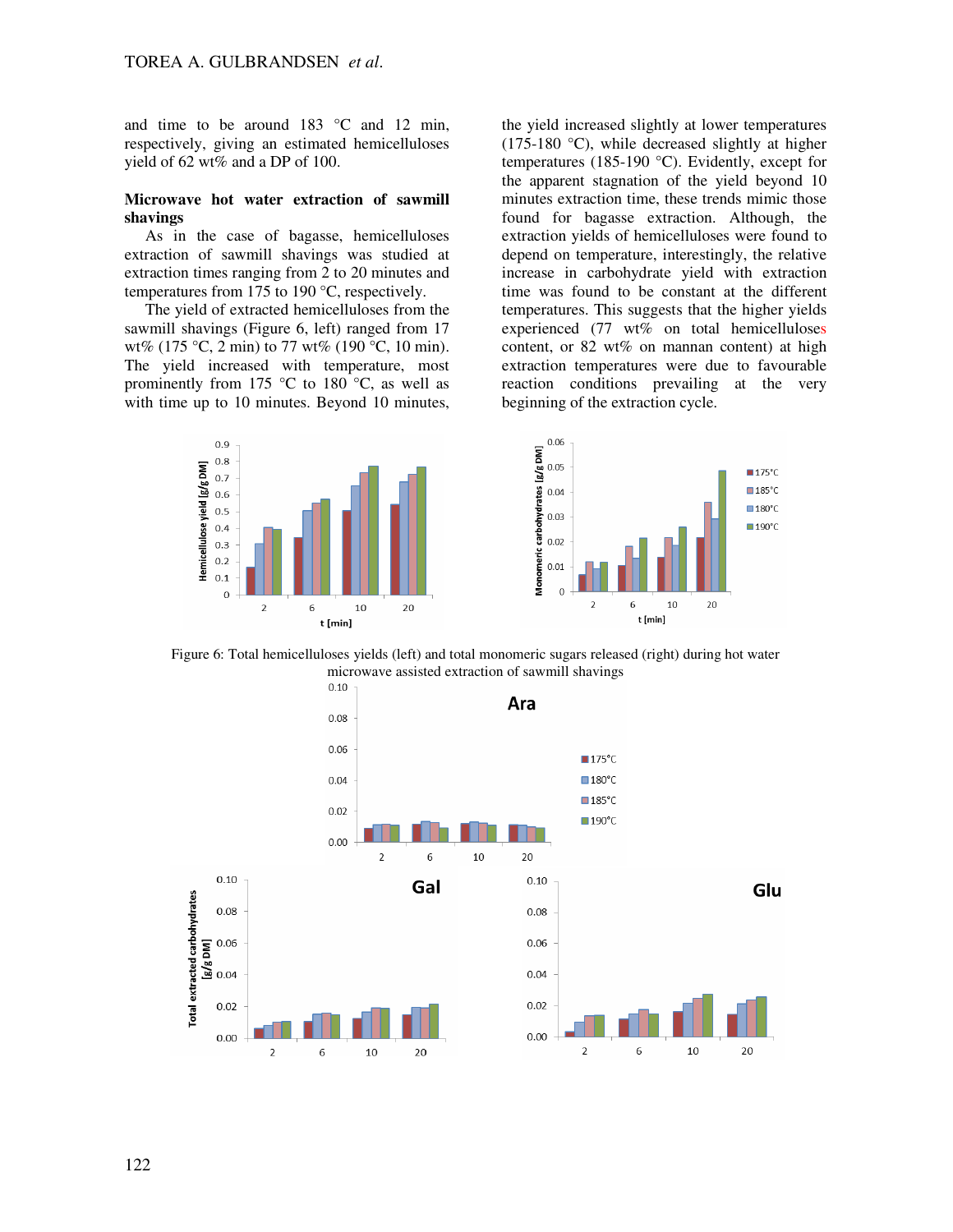

Figure 7: Extraction yields by total monomer species for extraction of softwood sawmill shavings as a function of time at different temperatures



Figure 8: Content of free, monomeric sugars in extracts of softwood sawmill shavings as a function of time at different temperatures (unhydrolysed samples)

The yield stagnation observed beyond 10 min extraction time indicates that the release of hemicelluloses from the fibre occurs at a similar rate as the degradation. The monomeric sugar content of the extracts increased linearly with the

time of extraction (Figure 6, right). Intuitively, this will also lead to more sugar degradation products and result in a lower DP.

The monomer distributions of the total extracted hemicelluloses (after hydrolysis) are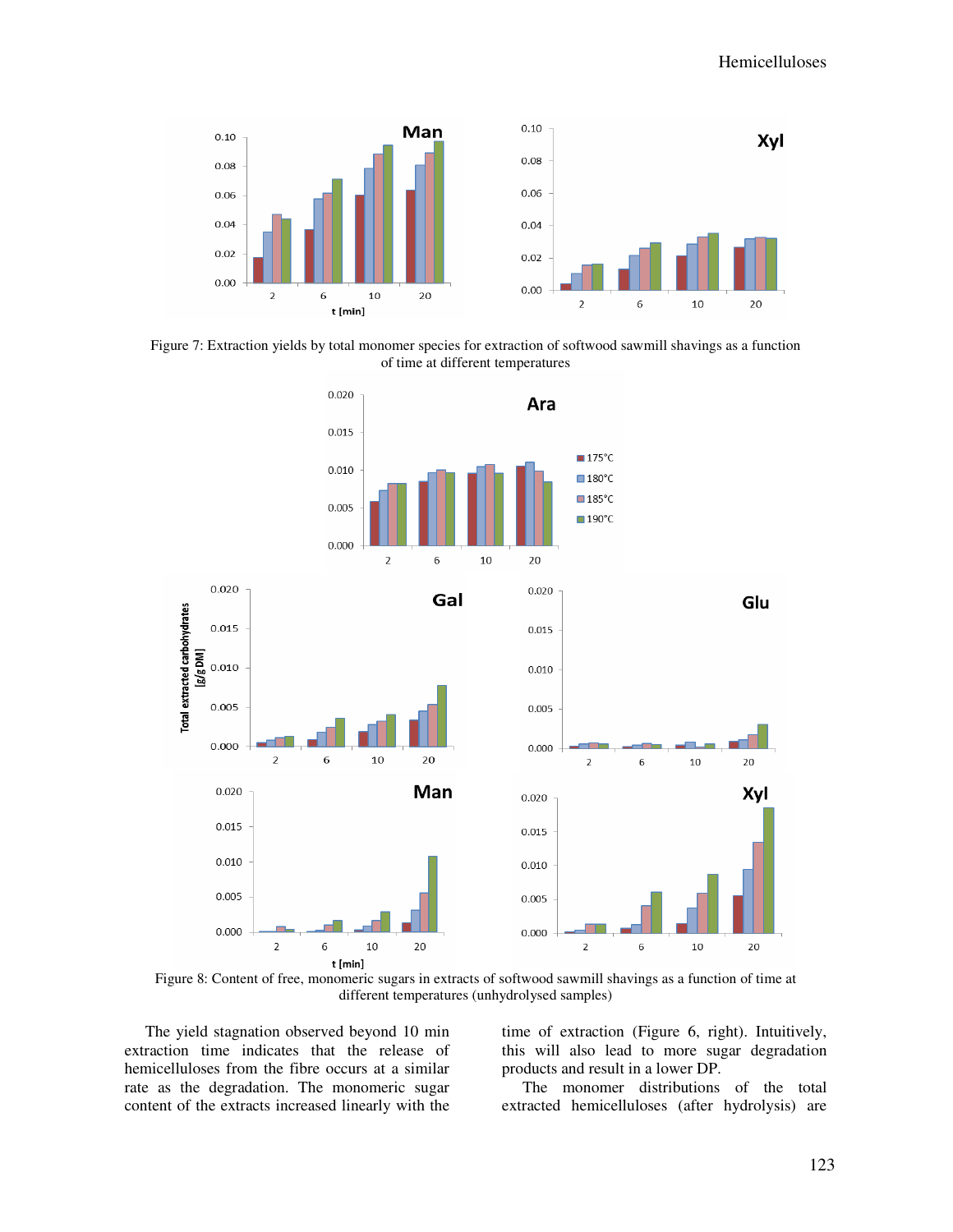displayed as a function of time in Figure 7, while the monosaccharide content in the extracts is shown in Figure 8. Mannose is the most abundant monomer species, the yields of which amounted to over twice the yields of any other monomer. As seen, mannose and galactose appear more stable that the other observed sugars.

It is noteworthy that the content of arabinose in the extracts was almost equal at all temperatures and all treatment times. When looking at the plots of monomeric carbohydrate content (Figure 8), it is evident that almost all arabinose is rapidly dissolved in its monomeric form. Thus, the arabinose found in the sawmill shavings is easily available and, consequently, also experiences a higher degree of degradation at longer treatment times, similar to that observed in the case of bagasse extraction.

The effect of extraction time and temperature on hemicelluloses DP from sawmill shavings is shown in Figure 9. The plot reveals a pattern quite different from that observed in the case of bagasse (Figure 4). In the case of the softwood hemicelluloses, the chain length of the carbohydrates was retained only at short extraction times. At temperatures above 180 °C, degradation to lower molecular weight oligomers appeared to be rapid. Nevertheless, the peak DP of 48 ( $M_w = 11400$  g/mol) at 185 °C, 2 min corresponds well to the maximum molar weight reported by e.g. Palm and Zacchi.<sup>5</sup>

# *Yield vs. DP for hemicelluloses from softwood*

The yields achieved (77 wt% on total hemicelluloses or 82 wt% on mannan) are higher than the yields reported by some authors<sup>5</sup> (70) wt% on mannan), but lower than the yields reported by others applying longer extraction times<sup>3</sup> (80-90 wt% of GGM obtained). However, the yield-DP compromise to be made here represents a more difficult dilemma than in the case of bagasse – while the DP decreased already upon short treatment times, the yields obtained were rather modest. The optimization analysis presented in Figure 10 reflects this observation, considering that the value of the response optimizer function is lower than that obtained in bagasse analysis. This may be related to deacetylation of the GGM in the softwoods, thus demonstrating a lower apparent DP due to invisibility of deacetylated compounds in the analysis. The optimum values in terms of time and temperature of the extraction cycle were estimated to be 5 minutes and 183 °C, respectively. This agrees well with the rapid decline in DP at times longer than 5 minutes seen in Figure 9.



Figure 9: Contour plot of DP as a function of time and temperature (softwood sawmill shawings)



Figure 10: Optimization plot for yield and DP of hemicelluloses extracted from softwood sawmill shavings. *High* and *Low* indicate boundary values of the variables. *Cur* indicates optimal variable settings. Blue values represent predicted response values under optimal conditions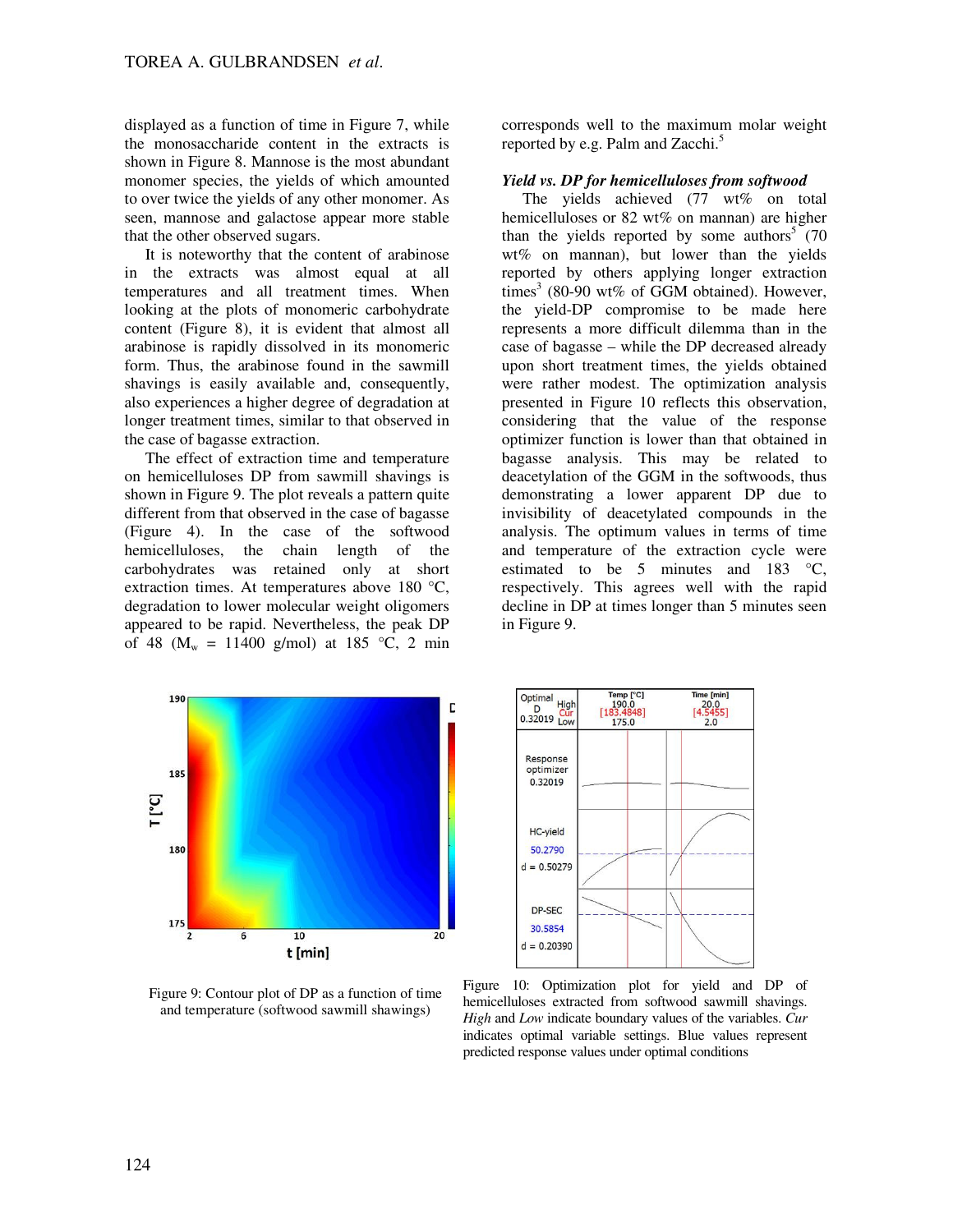

Figure 11: Final pH of hot water extracts as a function of hemicellulose yield

# **The pH of the extracts**

The pH of the extraction liquid showed increasing acidity with increasing hemicelluloses yield. For bagasse, the pH at a given yield was consistently higher than at the same yield for sawmill shavings (Figure 11).

The slightly higher acetyl group content in softwood  $(2.1-2.7 \text{ wt\%)}$  as compared to bagasse (2 wt%) could be an explanation for the higher acidity of the sawmill shaving extracts. However, the higher acidity could also be an indication that more severe deacetylation took place during extraction of sawmill shavings than in the case of

# **CONCLUSION**

The influence of hot water extraction temperature and time on yields and on the degree of polymerization of extracted hemicelluloses using microwave heating have been investigated using sugarcane bagasse and sawmill shavings (Norway spruce and Scots pine) as raw materials.

Extraction time and temperature proved to have great influence on both the yield obtained and the degree of polymerization of the extracted samples. Both in the case of sugarcane bagasse, as well as in that of softwood sawmill shavings, the yields increased with time up to 10 minutes extraction time. At longer treatment times, the oligomers began to decompose. Similarly, the observed increase in yield was most pronounced when the treatment temperature was increased from 175 °C to 180-185 °C, for both raw materials. The effect of time and temperature on DP, however, differed markedly between the two raw material species. Whereas the hemicelluloses extracted from bagasse peaked in terms of DP at around 5 minutes, the hemicelluloses from sawmill shavings had a pronounced lower DP

bagasse. A further explanation could be the degradation of the carbohydrates into acidic compounds. Lastly, the content and release of uronic acids could also affect the pH of the extraction liquids. However, as the uronic acid content of sawmill shavings was similar to that of bagasse, it is unlikely that this can explain the pHtrend difference between the two raw materials. Based on this, we consider acetyl content as the primary explanation of the higher pH of bagasse extracts than that of softwood extracts, possibly in combination with the higher degree of deacetylation of the softwoods during extraction. already after a few minutes of extraction time. Furthermore, the final pH in the extraction liquid was consistently lower for the shavings than for bagasse at equal yields. This is possibly due to a higher initial acetyl content in the softwoods, but could also be an indication of more pronounced deacetylation in the softwood raw material compared to bagasse.

Optimization analyses of the responses in terms of the percentual hemicelluloses yield and DP indicated that the best trade-off between the two experimental parameters, in the given temperature-time region, is found at the extraction temperature of 183 °C and 12 minutes treatment time for bagasse and at 183 °C and 5 minutes for sawmill shavings. Under these processing conditions, the yield and DP predicted by the optimization model were 62 wt% and 100, respectively, for bagasse and 50 wt% and 31 for the sawmill shavings. Analyses of the closest corresponding experimental conditions  $(T = 185)$  $\mathrm{C}^{\circ}\mathrm{C}$ , t = 10 min and T = 185  $\mathrm{C}^{\circ}\mathrm{C}$ , t = 6 min, respectively) resulted in a hemicelluloses yield of 60 wt% and DP = 111 ( $M_w = 38400$  g/mol) for